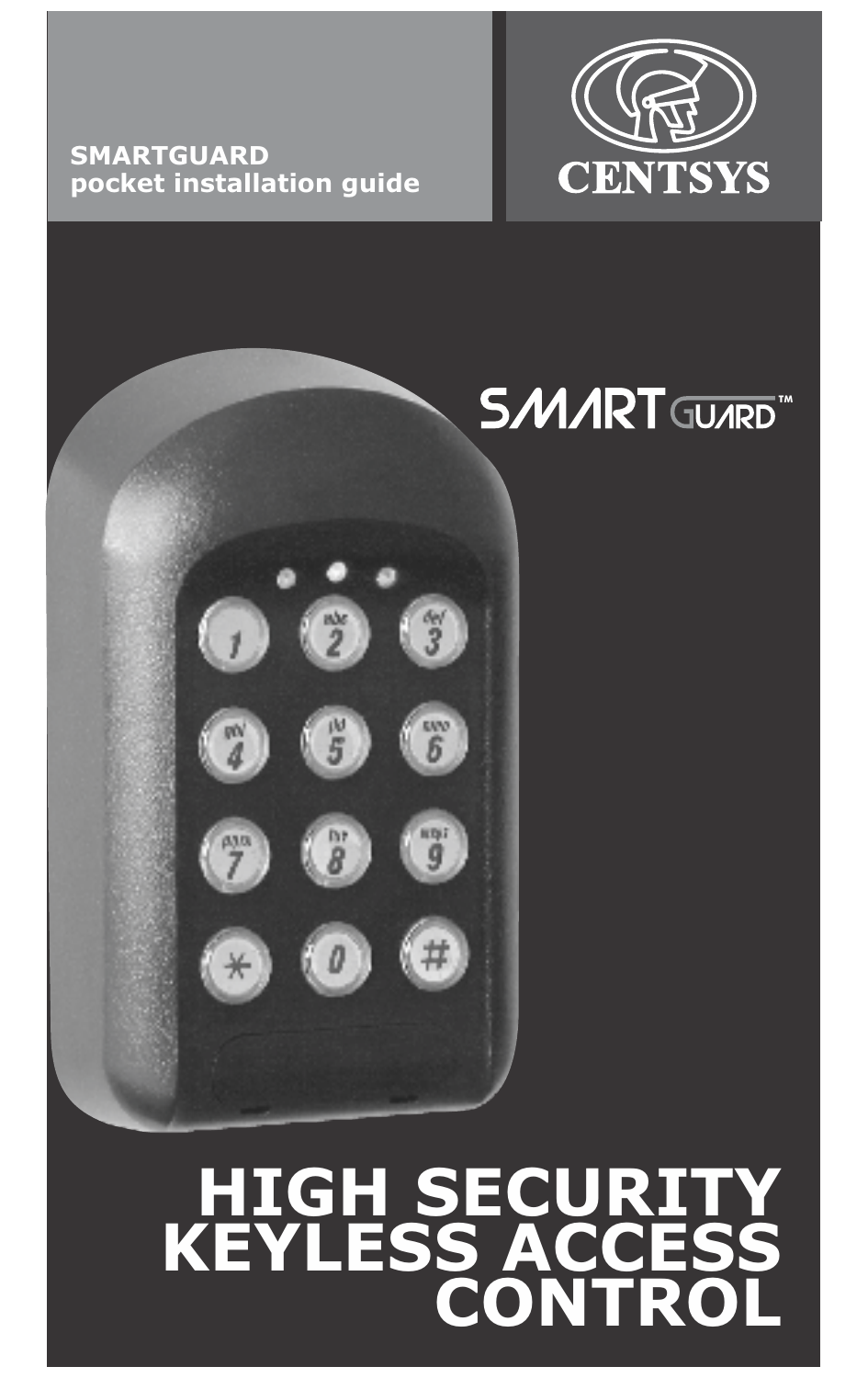

The following KwikLearn procedure will enable you to start using your **SMARTGUARD** system right away. Additional procedures are explained later in this guide.

**Add a new access code at a specified address.**  The code will operate Channel 1 only.

|                                                    | <b>Indicator LEDs</b> |
|----------------------------------------------------|-----------------------|
| Enter the following keystrokes:                    |                       |
| 1. Enter Program Mode & Master Code <sup>1</sup> & |                       |
| 2. Select KwikLearn                                |                       |
| 3. Enter user address                              |                       |
| 4. Enter access code<br>Code                       |                       |
| <sup>1</sup> Default Master Code=1234              |                       |

#### **Example:**

**Kwiklearn access code 9 3 2 4 5 into address 2 5** Master Code= **3 4 1 2**

|                                 | dicator I EDs |
|---------------------------------|---------------|
| Enter the following keystrokes: |               |
| 1. Enter Program Mode 8023348   |               |
| 2. Select KwikLearn<br>#        |               |
| #<br>3. Enter user address      |               |
| 98246#<br>4. Enter access code  |               |
|                                 |               |

### 2. How to use this Guide >

The procedures in this Guide require the user to perform certain sequential actions on the **SMARTGUARD** keypad. To assist you, the combined state of the three LED indicators on the keypad correspond with particular steps within a procedure. When carrying out the procedures, please be aware of the following:

The factory default Master Code  $\bigoplus$  2  $\bigoplus$  4 is used throughout this Guide as an example only. Refer to Section 6 for instructions on how to change the Master Code.

Indicates a particular key to be pressed on the keypad by the user is: Indicates a lit LED **1**

**[ ]** Indicates optional entries.

**Important when choosing an access code number**

If you intend using the Duress Security Parameter ensure that no consecutive numbers are assigned as codes. Ensure that the desired code has not already been allocated

### 3. Icons used in this guide >>



This icon indicates tips and other information that could be useful during the installation.



This icon denotes variations and other aspects that should be considered during installation.



**This icon indicates a warning, caution or attention! Please take special note of critical aspects that MUST be adhered to in order to prevent injury.**

### 4. General description

e CENTSYS **SMARTGUARD** is a durable, quality keypad designed to provide high-security access control to restricted areas. The unit is weatherproof, and the keys are backlit for ease of use at night. Access is granted by the keying in of a valid access code. The access code can vary from one to ten digits. Up to one thousand different access codes can be stored within the unit's non-volatile memory. New codes can be<br>added, and existing codes deleted as required. "Token" codes can be added, and existing codes deleted as required. "Token" codes can be<br>added, allowing only a preset number of activations, after which the added, allowing only a preset number of activations, after code becomes invalid. Each code can operate one or more of the three available outputs. The first output is a potential-free relay contact capable of switching up to 3A at 50V. Both normally-closed and normally-open contacts are available. The second and third outputs are open collector channels, capable of directly switching any negative triggered equipment, or an external relay. The output channels can be set as pulsed or latching, with pulse times adjustable in one second increments between one second and four minutes. The open collector output channels can be used with the optional CP105 SmartSwitch, allowing secure control of equipment a distance away from the main unit. An anti-hack feature can be enabled, causing the unit to shut down after a pre-selected number of incorrect codes have been entered. The unit will then reset after a pre-selected time. A telltale LED will indicate that the anti-hack feature has been triggered. The third output channel can be used as an alarm channel, triggered by various panic or alarm conditions. The relay output can be activated by an external pushbutton, giving free-exit capability. Once programmed, the system can be backed up onto the optional CP108 backup module. This allows the system to be easily restored if required. An optional independent tamper switch can be fitted to provide a contact indicating if the unit has been forced open, or removed from its mountings.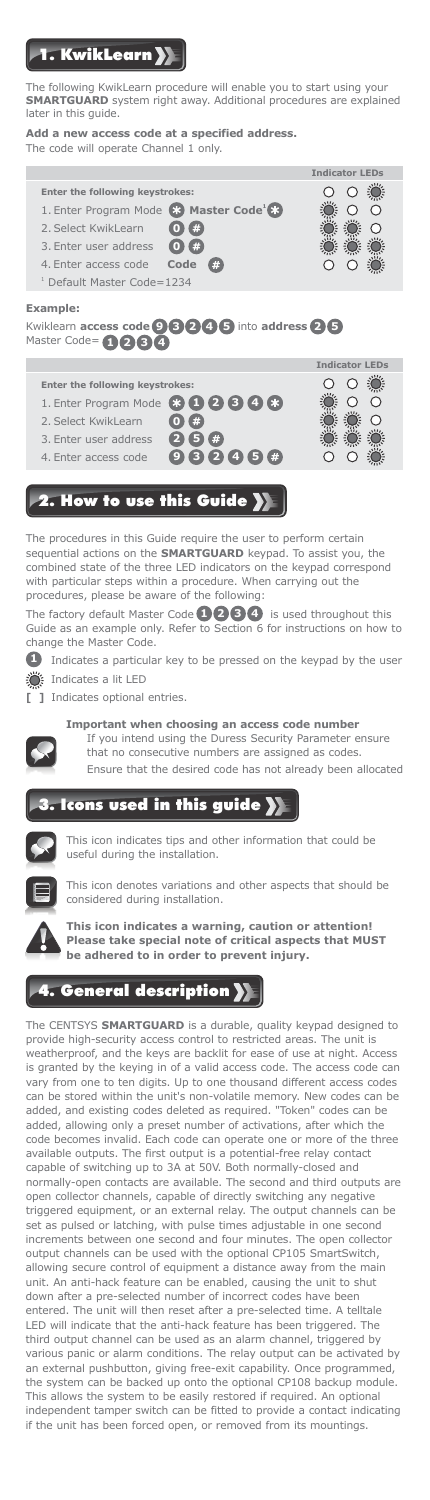### **Technical specifications >>**

| Supply voltage        | 12V - 24V AC/DC                 |
|-----------------------|---------------------------------|
| Standby current       | 32mA                            |
| Maximum current       | 180mA1                          |
| Operating temperature | $-15C$ to $+55C$                |
| Operating humidity    | $0 - 90%2$                      |
| Output relay rating   | 1 x 3A @ 50V3                   |
| Open collector rating | 2 x 50mA @ 24V                  |
| Housing material      | Polycarbonate                   |
| Degree of protection  | <b>IP55</b>                     |
| Code length           | one to ten digits               |
| Memory capacity       | 1000 unique non-volatile codes  |
| Memory retention      | >200 years                      |
| Output pulse range    | 1 - 255s adjustable, or latched |
| Token codes           | 1 - 254 activations             |

1. All outputs active, SmartSwitches on Ch2 & Ch3 2. Non-condensing 3. Non-inductive load

### 6. Changing the Master Code

The following procedure will enable the user to change the default Master Code  $\left(1\right)$  (2) (3) (4) or the currently stored Master Code to a new Master Code **1 2 3 4** or the currently stored Master Code to a new<br>Master Code. The Master Code may also be learned into the system by following the procedure in Section 8 'Adding a New User'.

l The Master Code must always be stored at address **0** The Master Code can be used as a normal access code **Indicator LEDs Enter the following keystrokes:**  $\circ$  $\circ$ ۱ 1. Enter Program Mode **X** Master Code<sup>1</sup>  $\bigcap$ ∩ **0** 2. Select KwikLearn 3. Enter address **0** 4. Enter new code **Code**

**Example:** Replace the default Master Code **1 2 3 4** with a new Master Code = **3 7 8 1**

|                  |                                 |   |       |  | indicator I FDs |  |
|------------------|---------------------------------|---|-------|--|-----------------|--|
|                  | Enter the following keystrokes: |   |       |  |                 |  |
|                  | 1. Enter Program Mode 800066    |   |       |  |                 |  |
|                  | 2. Select KwikLearn             | # |       |  |                 |  |
| 3. Enter address |                                 | # |       |  |                 |  |
|                  | 4. Enter access code            |   | 60000 |  |                 |  |
|                  |                                 |   |       |  |                 |  |

### 7. Adding a new user 7

**<sup>1</sup>**Default Master Code= **1 2 3 4**

The following procedure will add a new access code at a specified address, assign which channel the code must activate and how many accesses are allowed before the code becomes invalid.

|                                         |                      | Indicator LEDs |
|-----------------------------------------|----------------------|----------------|
| Enter the following keystrokes:         |                      |                |
| 1. Enter Program Mode 83 Master Code 83 |                      |                |
| 2. Select Add Menu                      |                      |                |
| 3. Enter user address                   | Address <sup>1</sup> |                |
| 4. Enter access code                    | Code $\Box$          |                |
| 5. Select channel                       | Channel <b>C</b>     |                |
| 6. Assign channel                       | Channel <b>M</b>     |                |
| 6. Enter access limit                   | [Accesses]           |                |
| 7. Exit Add Menu                        |                      |                |
| 8. Exit Program Mode                    |                      |                |
|                                         |                      |                |



 Repeat steps 3 - 6 for additional users **[ ]** denotes optional features



- If no channel is specified, Channel 1 is selected
- If the number of accesses is not specified in Step 6, unlimited access is set. Care must be taken to ensure the desired access limit is correctly applied
	- **If unlimited accesses are required, only enter**  $\mathbb{C}$  at **Step 6.**

#### **Example:**

**Add access code 5 2 7** into **address 1 0** The code must operate **Channel 2** Code is valid forever Master Code= **1 2 3 4**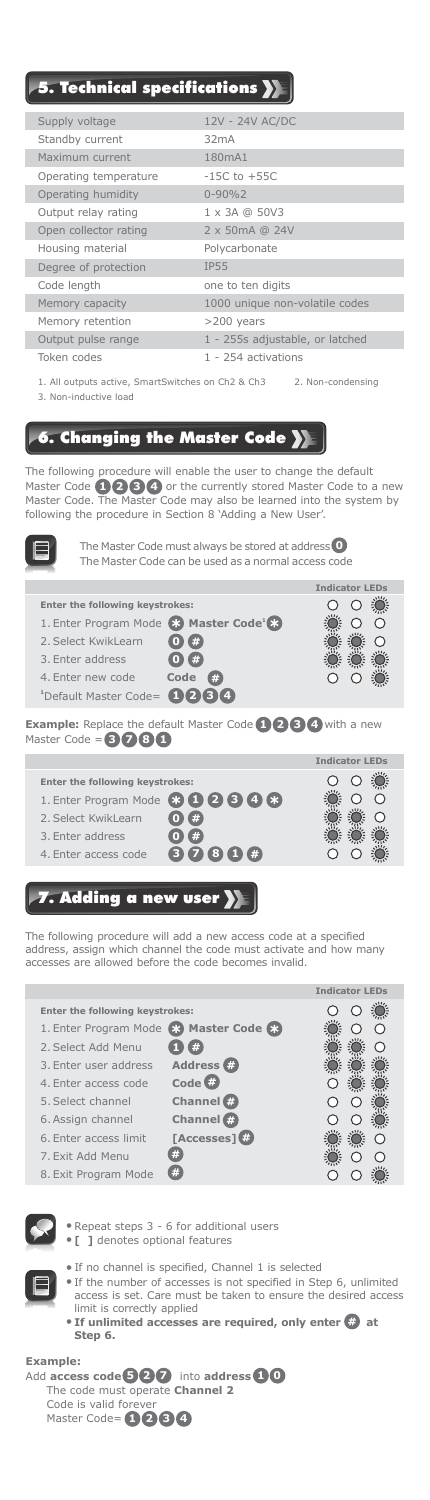|                                                             | <b>Indicator LEDs</b> |
|-------------------------------------------------------------|-----------------------|
| Enter the following keystrokes:                             |                       |
| 1. Enter Program Mode $\bigcirc$ (1) (2) (3) (4) $\bigcirc$ |                       |
| 2. Select Add Menu                                          |                       |
| 3. Enter user address                                       |                       |
| #<br>4. Enter access code                                   |                       |
| 5. Select channel                                           |                       |
| 6. Assign channel                                           |                       |
| 7. Enter access limit<br>#                                  |                       |
| 8. Exit Add Menu<br>×                                       |                       |
| 9. Exit Program Mode                                        |                       |

#### **Example:**

**Add access code**  $\bigcirc$  **(3) (5) (2) (3)** into **address (1) (0** The code must operate **Channel 5** Code is valid for **2 uses**

Master Code= **1 2 3 4**

|                                                                           | <b>Indicator LEDs</b> |
|---------------------------------------------------------------------------|-----------------------|
| Enter the following keystrokes:                                           |                       |
| 1. Enter Program Mode $\bigotimes$ <b>1 2 3 4 <math>\bigotimes</math></b> |                       |
| 2. Select Add Menu                                                        |                       |
| #<br>3. Enter user address                                                |                       |
| 523#<br>4. Enter access code<br>9                                         |                       |
| 5. Select channel<br>#                                                    |                       |
| 6. Assign channel                                                         |                       |
| 7. Enter access limit                                                     |                       |
| 8. Exit Add Menu                                                          |                       |
| 9. Exit Program Mode                                                      |                       |

### 8. Deleting a user >

The following procedure will delete an access code at a specified address.

|                                              | <b>Indicator LEDs</b> |
|----------------------------------------------|-----------------------|
| Enter the following keystrokes:              |                       |
| 1. Enter Program Mode & Master Code &        |                       |
| 2. Select Delete Menu                        |                       |
| Address $\bigoplus$<br>3. Enter user address |                       |
| #<br>4. Exit Delete Menu                     |                       |
| 5. Exit Program Mode                         |                       |
|                                              |                       |

Repeat Step 3 to delete additional user codes

 If address is specified as 0, all access codes will be deleted and the Master Code will revert to the factory default, **3 4 1 2**

#### **Example:**

Ī

Delete **access code** at **address**  $\bullet$  (9) Master Code= **3 9 4 9 1 2**

|                                                                                                               | Indicator LEDs |
|---------------------------------------------------------------------------------------------------------------|----------------|
| Enter the following keystrokes:                                                                               |                |
| 1. Enter Program Mode $\bigotimes$ $\bigoplus$ $\bigoplus$ $\bigotimes$ $\bigoplus$ $\bigotimes$ $\bigotimes$ |                |
| 2. Select Delete Menu<br>#                                                                                    |                |
| #<br>3. Enter user address<br>r a                                                                             |                |
| 4. Exit Delete Menu<br>#                                                                                      |                |
| 5. Exit Program Mode<br>#                                                                                     |                |
|                                                                                                               |                |

#### **Example:**

Delete all **access codes.** Master Code= **3 4 1 2**

|                                   | <b>Indicator LEDs</b> |
|-----------------------------------|-----------------------|
| Enter the following keystrokes:   | O O                   |
| 1. Enter Program Mode & 1 2 3 4 & |                       |
| 2. Select Delete Menu<br>Œ        |                       |
| 3. Enter user address             |                       |
| 4. Exit Delete Menu               |                       |
| 5. Exit Program Mode<br>e.        |                       |
|                                   |                       |

#### **Example:**

**Delete access code at addresses 5 4 and 8 7** Master Code= **3 4 1 2**

| Enter the following keystrokes: |                                                                           |  |
|---------------------------------|---------------------------------------------------------------------------|--|
|                                 | 1. Enter Program Mode $\bigotimes$ <b>1 2 3 4 <math>\bigotimes</math></b> |  |
| 2. Select Delete Menu           |                                                                           |  |
| 3. Enter user address           |                                                                           |  |
| 4. Enter user address           |                                                                           |  |
| 5. Exit Delete Menu             |                                                                           |  |
| 6. Exit Program Mode            | Ħ                                                                         |  |
|                                 |                                                                           |  |

**Indicator LEDs**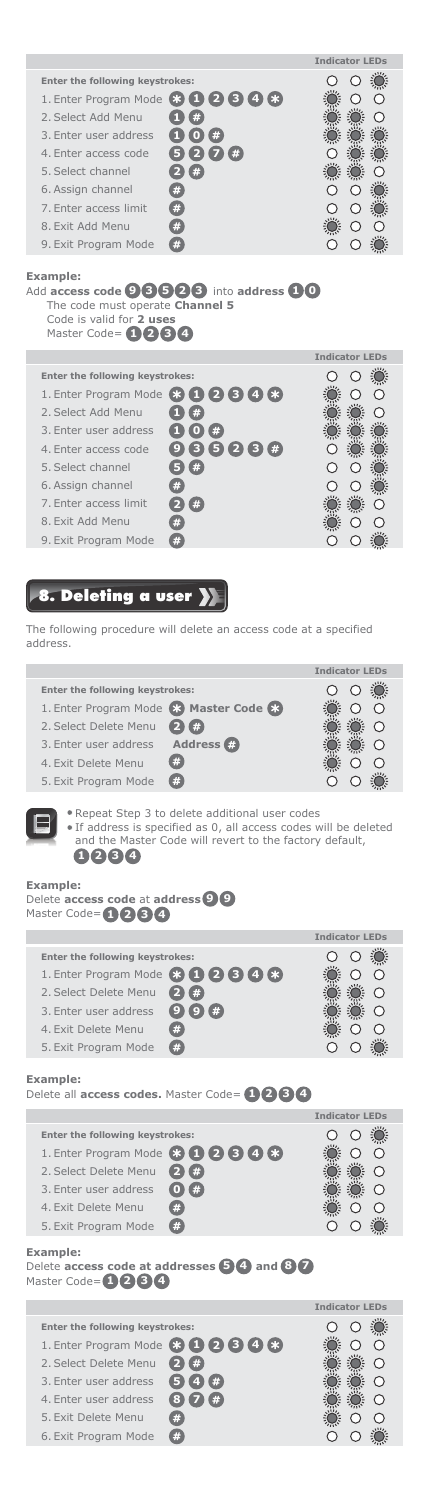### 9. Setting the output timers

Sets the output pulse time of the output channels. Default setting is one second pulse.



Once transmission has ended, repeat Steps 3 and 4 for additional channels.



 A pulse time of zero seconds will give latched output Maximum pulse time is 255 seconds

#### **Example:**

Pair **Channel 1** with a **NOVA receiver**, allowing for a transmission duration of ten seconds.

Master Code= **1 2 3 4**



### 10. Setting the anti-hack parameters

The following procedure sets the number of wrong access codes that the **SMARTGUARD** will accept before becoming inactive, as well as the time for which it will remain inactive. The factory default for wrong access codes is three, while the default reset time is 60 seconds.



Master Code= **1 2 3 4**

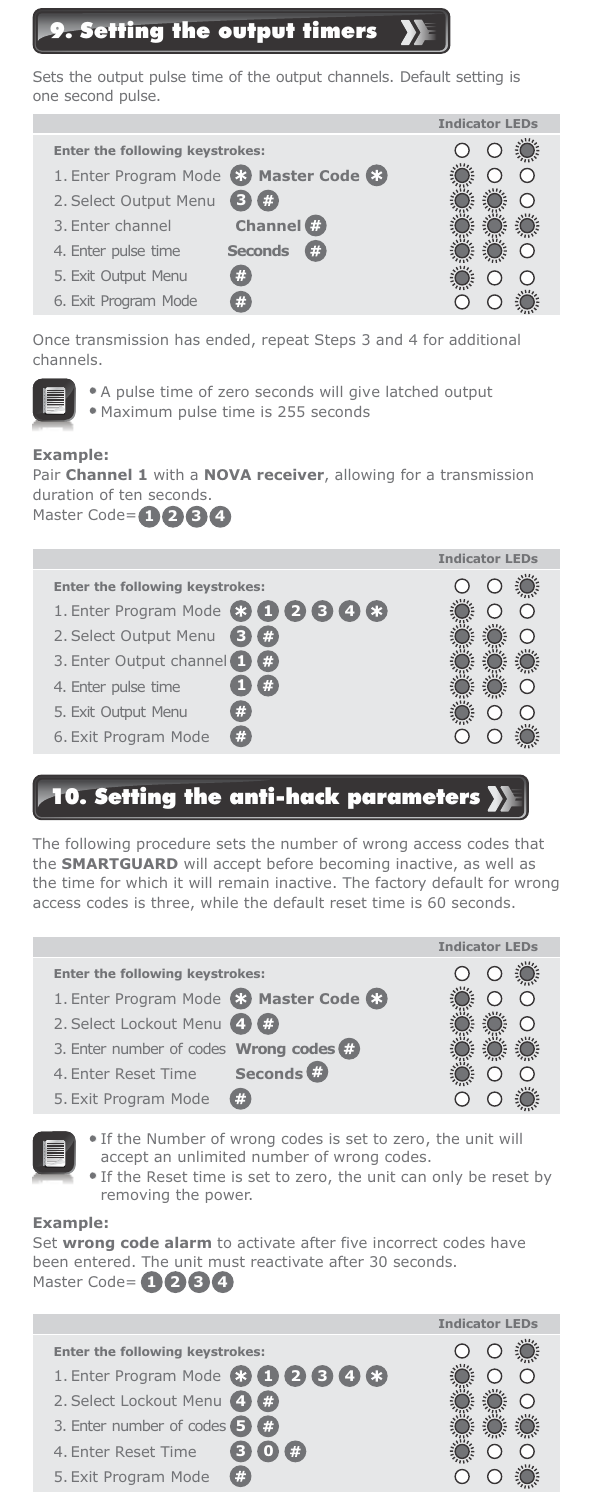### Setting the key wipeout time

The following procedure sets the number of seconds for which keystrokes remain valid. This ensures that if a partial code has been entered, it is wiped out of the keypad buffer after a preset time, and must be re-entered in its entirety.

| must be re-entered in its entirety.<br>The clearing of the keypad buffer is indicated by the keypad's back<br>light turning off.<br>The factory default for the key wipeout timer is five seconds.                                                                                                                                                                                         |                               |
|--------------------------------------------------------------------------------------------------------------------------------------------------------------------------------------------------------------------------------------------------------------------------------------------------------------------------------------------------------------------------------------------|-------------------------------|
|                                                                                                                                                                                                                                                                                                                                                                                            | <b>Indicator LEDs</b>         |
| Enter the following keystrokes:<br>1. Enter Program Mode & Master Code &<br>2. Select Wipeout Menu 5 (#)<br>3. Enter Wipeout Time [Seconds] (#)<br>O<br>4. Exit Program Mode                                                                                                                                                                                                               | $\ddot{\bullet}$<br>∩         |
| • If the Wipeout time is set to $\bullet$ , key wipeout will be disabled<br>(only applicable to externally powered devices)<br>Disabling the key wipeout time will:<br>• Compromise the security of the system<br>• Cause a code entry to be incorrectly recognised as a wrong<br>code if an incomplete code was previously entered<br>Example:<br>Set the key wipeout time to 15 seconds. |                               |
| Master Code=(1)(2)(3)(4)                                                                                                                                                                                                                                                                                                                                                                   | <b>Indicator LEDs</b>         |
| Enter the following keystrokes:<br>1. Enter Program Mode $\binom{2}{1}$ (2) (3) (4) $\binom{3}{1}$<br>2. Select Wipeout Menu 5 (#)<br>3. Enter Wipeout Time $\bigoplus$ 5 $\bigoplus$<br>(#)<br>4. Exit Program Mode<br>Example:<br>Disable key wipeout time.<br>Master Code=1234                                                                                                          | ○ ◎                           |
| Enter the following keystrokes:<br>1. Enter Program Mode (* 1 2 3 4 *)<br>2. Select Wipeout Menu 5 (#)<br>3. Enter Wipeout Time <b>O</b> (#<br>(#<br>4. Exit Program Mode                                                                                                                                                                                                                  | <b>Indicator LEDs</b><br>O .© |
| <b>12. Setting the security parameters &gt;</b><br>The following procedure sets the conditions under which the Alarm<br>channel (Channel 3) will activate. This also sets the anti-default and<br>tone mute features.<br>The following alarm conditions can be set:<br>Duress $(Code + 1)(Default = off)$<br>Adding $\Box$ to the last digit of an access code activates the unit as       |                               |

normal, but also activates the alarm channel. This is used if entering under duress. E.g. If the access code is  $(1)(2)(3)(4)$ , entering **1 2 3 5** gives access, but also activates the alarm **3 3 4 5 1 1 2 2**

Alarm  $\left(3\right)$   $+\left(4\right)$  )(Default=off)

Pressing the  $\ast$  and  $\#$  keys simultaneously activates the Alarm channel.

#### **Wrong Codes (Default=off)**

When the number of wrong codes is exceeded, the Alarm channel is activated.

**Anti-default feature (Default=on)**

Setting this feature prevents the Master Code and system parameters from being reset by the defaulting features.

#### **Alarm Tone Mute Feature (Default=off)**

Setting this feature turns off the audible feedback when entering a code. This prevents an eavesdropper from determining the number of digits in the code. Tones will still be present in Programming Mode.



 $\cdot$  0  $\oplus$  turns function off, **0**  $\oplus$  turns function on

**Example:** Enable Alarm on Code  $+$   $\blacksquare$ . Clear all other functions Master Code= **1 2 3 4**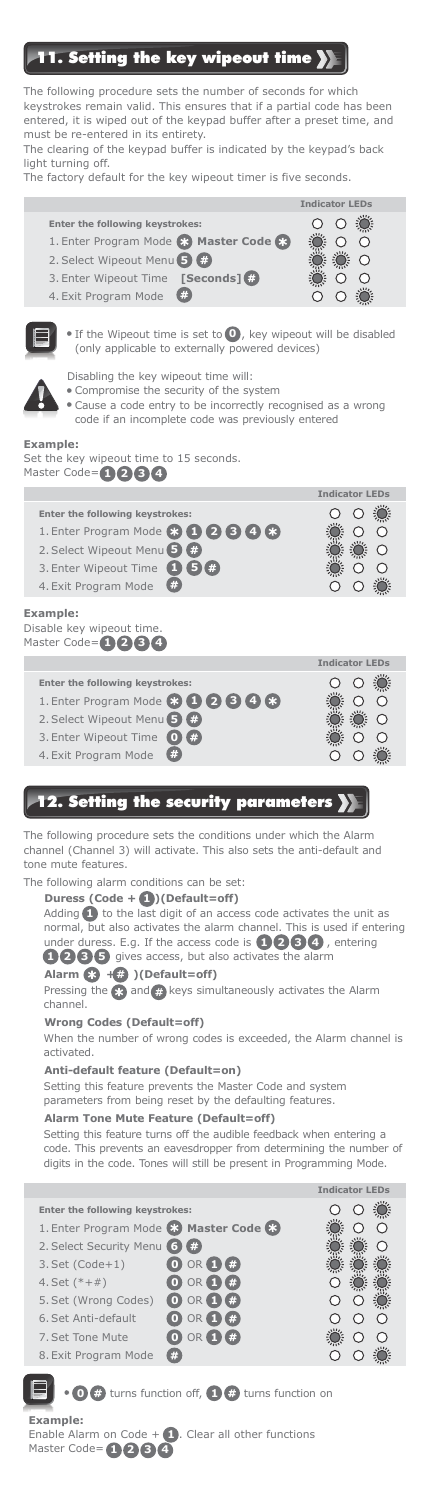|                                                             | <b>Indicator LEDs</b> |
|-------------------------------------------------------------|-----------------------|
| Enter the following keystrokes:                             |                       |
| 1. Enter Program Mode $\bigstar$ (1) (2) (3) (4) $\bigstar$ |                       |
| 2. Select Security Menu 6 #                                 |                       |
| $3. Set (Code+1)$                                           |                       |
| 4. Clear $(*+#)$                                            |                       |
| (#<br>5. Clear (Wrong Codes) 0                              |                       |
| 6. Clear Anti-default                                       |                       |
| 7. Clear Tone Mute                                          |                       |
| 8. Exit Program Mode<br>#                                   |                       |
|                                                             |                       |

**Example:**<br>Set Alarm on Wrong 0 Codes. Leave all other functions unchanged. Master Code= **1 2 3 4**

|                                   | <b>Indicator LEDs</b> |
|-----------------------------------|-----------------------|
| Enter the following keystrokes:   |                       |
| 1. Enter Program Mode 8 0 2 3 4 8 |                       |
| 2. Select Security Menu 6 #       |                       |
| $3.$ Skip (Code+1)                |                       |
| 4. Skip $(*+#)$                   |                       |
| 5. Set (Wrong Codes)              |                       |
| 6. Skip Anti-default              |                       |
| 7. Set Tone Mute<br>Ħ.            |                       |
| 8. Exit Program Mode<br>#         |                       |
|                                   |                       |

### 13. Backing up the unit >

Backs up all the user access codes as well as system settings to the optional CP108 Backup Memory Module. This allows the system to be easily restored in the unlikely event of system failure.

#### **Procedure for backing up the unit:**

Remove power. Plug the CP108 into the socket provided. Reapply power. All three LEDs will now be on. Press **1** on the keypad. The green LED will begin to flash, indicating that the memory is being backed up. When the backup is complete, a beep will be heard, and the yellow and green LEDs will turn off. Remove the Backup Memory Module and keep it in a safe place.



 Backing up to a Backup Memory Module will overwrite any information that was previously contained in that Backup Memory Module

#### 14. Restoring the unit **>>**

Restores all the user access codes as well as system settings from the optional CP108 Backup Memory Module.

#### **Procedure for restoring the unit:**

Remove power. Plug the CP108 into the socket provided. Reapply power. All three LEDs will now be on. Press 3 on the keypad. .<br>The yellow LED will begin to flash, indicating that the memory is being restored. When the restore is complete, a beep will be heard, and the yellow and green LEDs will turn off. Remove the Memory Module, and keep it in a safe place.



 Restoring from a Backup Memory Module will overwrite any information that was previously contained in the **SMARTGUARD** unit

### 15. Defaulting the unit

Both the Master Code and the system parameters (timers, alarm functions, etc.) can be reset to Factory Defaults. This is useful when the Master Code has been forgotten or the system parameters are in an unknown state.

#### Remove power. Reapply power while holding the **i** key down for Code has been reset to  $1$   $2$   $3$   $4$   $\ldots$ **Defaulting the Master Code:** two seconds. A beep will then follow, indicating that the Master

**Remove power. Reapply power while holding the 2 and 3 keys Defaulting the System Parameters:** down together for two seconds. A beep will then follow, indicating that the System Parameters have been reset to the following Factory Defaults:

| Wrong Codes:         | three codes                     |
|----------------------|---------------------------------|
| Wrong Codes Reset:   | 60 seconds                      |
| Wipeout Timer:       | 5 seconds                       |
| Security Parameters: | Anti-default ON, all others OFF |

Defaulting is not possible if the anti-default option has been set (see Section 12).

In this case, if the Master Code has been lost, the system must be restored from a backup to reset the Master Code to **1084** 

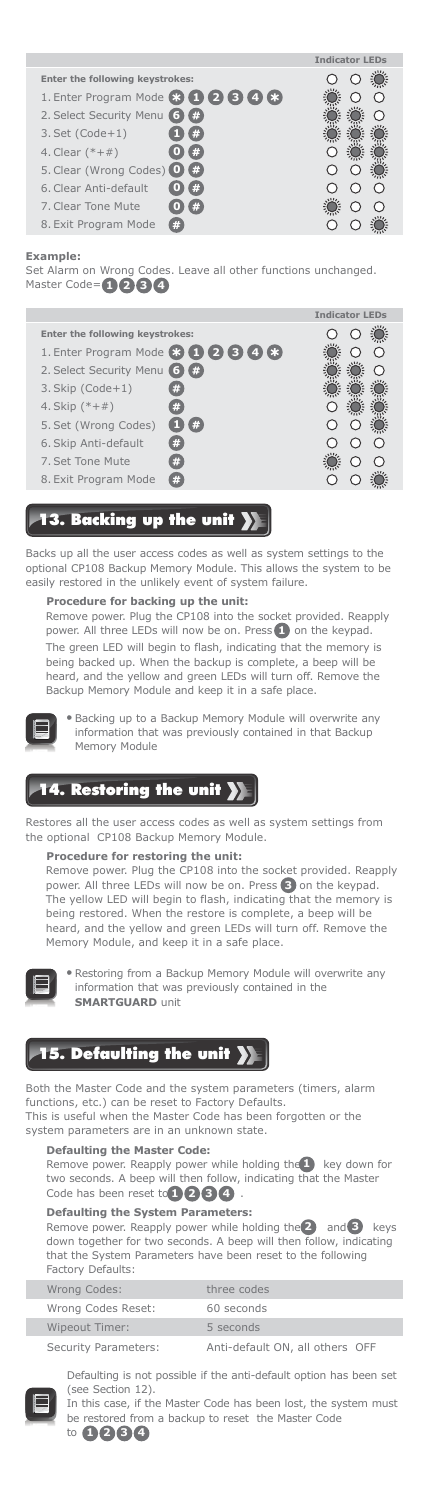### **16. Typical mounting instructions: >>**

1. Remove retaining screw cover and screws.

- 2. Insert screwdriver blade into groove provided between the cover and back panel. Lever screwdriver forward to separate the cover from the back panel.
- 3. Fix the self-adhesive rubber pads into the recesses provided on the rear panel.
- 4. Attach the rear pane to the mounting surface or gooseneck with the mounting screws supplied.



Be sure to seal all the mountings with silicone sealant.

Use only the mounting holes shown. If the other mounting holes are used, the mounting screws will interfere with the batteries.







**Internal wiring cable route**





### **Cable routing**

- 1. In the case of the wiring being mounted externally, knock out the tab in the<br>base of the cover to allow base of the cover the cable to pass through.
- 2. If the keypad is to be mounted on a gooseneck, or if the cable must pass through the centre of the back panel, knock out the tab as shown
- 3. In both the above cases, ensure the cable entry points are sealed with .<br>silicon sealant.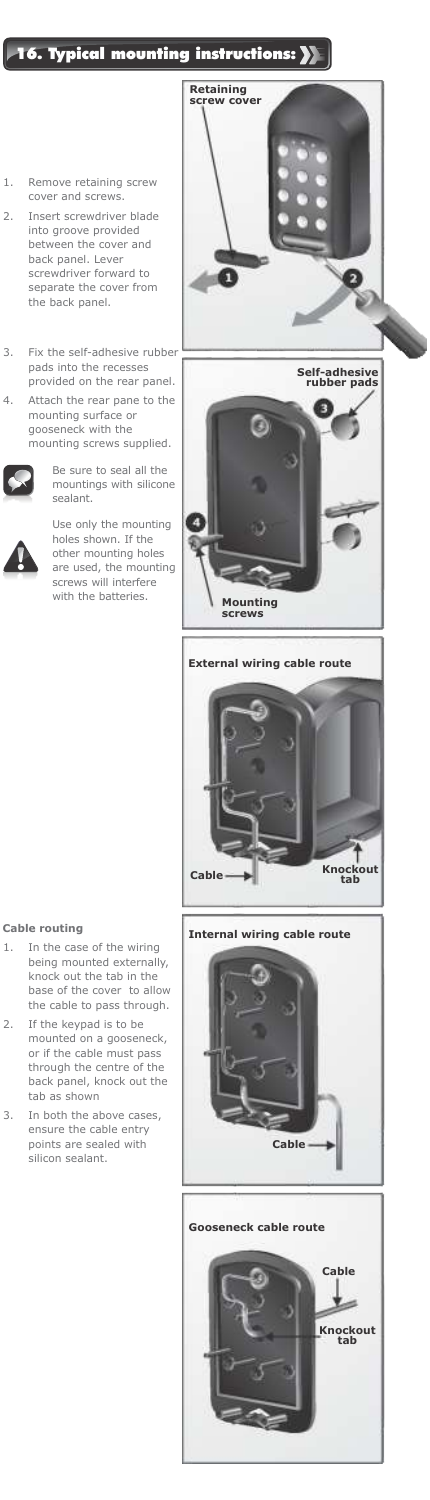

**Do not use this product with supply voltages greater than 30v ac or 40v dc.**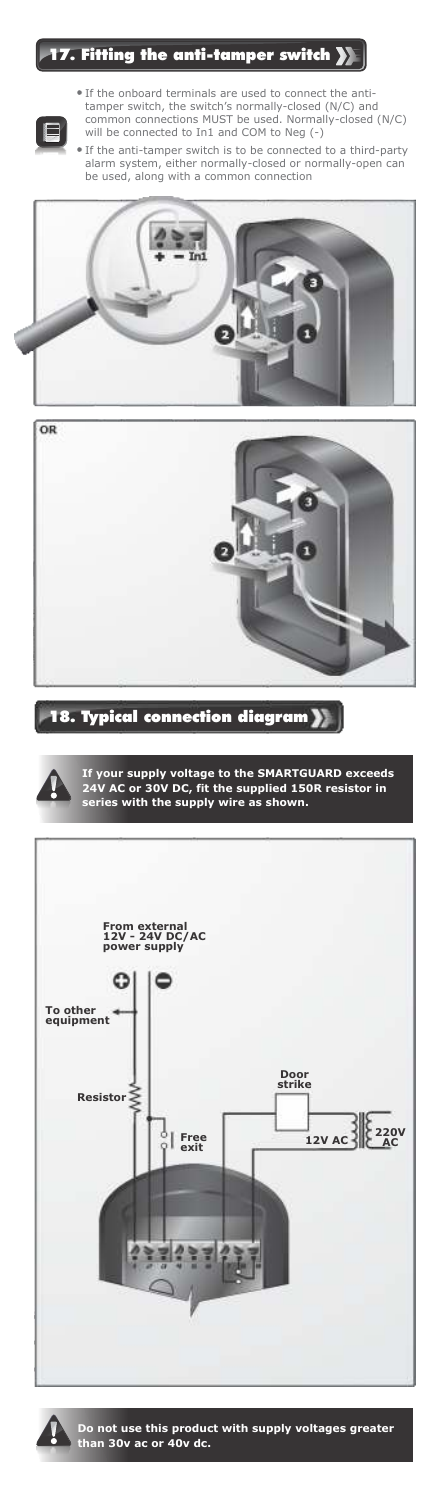

#### **Access code**

The code number the user will enter to gain access. It can range in length from one to ten digits.

#### **Address/ User address**

The location where the user's code is stored in the keypad memory. It can be any number between 1 and 999. It should be recorded, allowing the user code to be removed from the memory later if necessary.

#### **Master Code**

The code number required for programming the keypad. It is stored in user address 0.



**1** The default Master Code of a new unit  $\bigcirc$  **2 8 For security reasons, the installer should change this code at the time of installation.**  Refer to Section 7 for instructions on how to change the Master Code.

#### **Enter key**

**Enter key**  $\#$ <br>In order to gain access, the user code must be followed by a  $\#$ 

### $\blacktriangleright$  20. Important installation information  $\blacktriangleright$

Complete the installation information below for future reference.



Γ

I

### **Keep this manual in a safe place.**

Master Code

| Channel 1 activates  |
|----------------------|
| Channel 2 activates  |
| Channel 3 activates  |
| Channel 4 activates  |
| Channel 5 activates  |
| Channel 6 activates  |
| Channel 7 activates  |
| Channel 8 activates  |
| Channel 9 activates  |
| Channel 10 activates |
| Channel 11 activates |
| Channel 12 activates |
| Channel 13 activates |
| Channel 14 activates |
| Channel 15 activates |
|                      |

| <b>Installers information:</b> |
|--------------------------------|
| Name:                          |
| Mobile number:                 |
| Email address:                 |
| Physical address:              |
|                                |

For your convenience you will find an Address Register included in your **SMARTGUARD** packaging. Use this Address Register to record which addresses have been assigned, their access code and which channel will be activated by that address.

### **Keep the address register in a safe place!**

The supplied Address Register will record the first 500 addresses, from 0 to 499. Should you require a second Address Register to record the next 500 address, i.e. address 500 to 999, please contact your nearest CENTSYS branch or distributor.